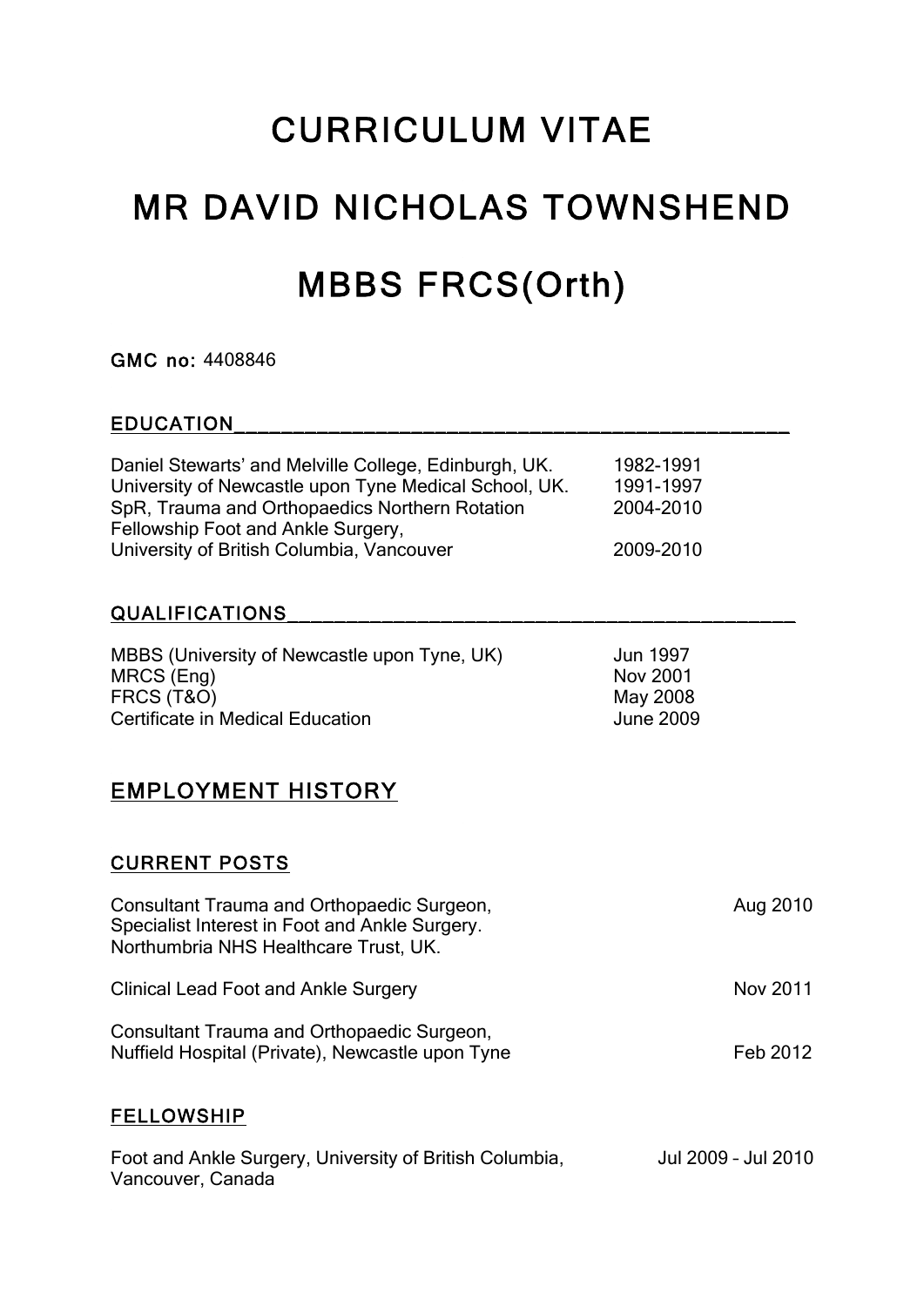### HIGHER SURGICAL TRAINING

| <b>Specialist Registrar Northern Deanery</b>                                    | Apr 2004 - April 2009 |
|---------------------------------------------------------------------------------|-----------------------|
| Locum Consultant, Wansbeck Hospital, Ashington                                  | Apr 2009 to Jun 2009  |
| Honorary Clinical Lecturer, Dunedin, New Zealand                                | Dec 2002 to Dec 2003  |
| Registrar, University Hospital of Hartlepool                                    | Aug 2002 to Sep 2003  |
| <b>BASIC SURGICAL TRAINING</b>                                                  |                       |
| <b>Orthopaedics and Trauma</b><br>Freeman Hospital, Newcastle upon Tyne.        | Feb 2002 to Aug 2002  |
| <b>Cumberland Infirmary, Carlisle</b>                                           | Feb 2000 to Aug 2000  |
| <b>Anatomy Demonstrator</b><br>University of Newcastle upon Tyne Medical School | Aug 2000 - Feb 2001   |
| Urology, Sunderland Royal Hospital                                              | Aug 2001 to Feb 2002  |
| General Surgery, Sunderland Royal Hospital                                      | Feb 2001 to Aug 2001  |
| Orthopaedics, Christchurch Public Hospital, NZ                                  | May 1999 to Dec 1999  |
| Medic, Ski Patrol, Mount Hutt Ski Field, Methven, NZ.                           |                       |
| Accident & Emergency, Dryburn Hospital, Durham, UK                              | Aug 1998 to Feb 1999  |
| <b>HOUSE OFFICER</b>                                                            | Aug 1997 to Aug 1998  |

General and Vascular Surgery, Dryburn Hospital, Durham.

Orthopaedic Surgery, Dryburn Hospital, Durham.

General Medicine, North Tyneside General Hospital, Newcastle upon Tyne.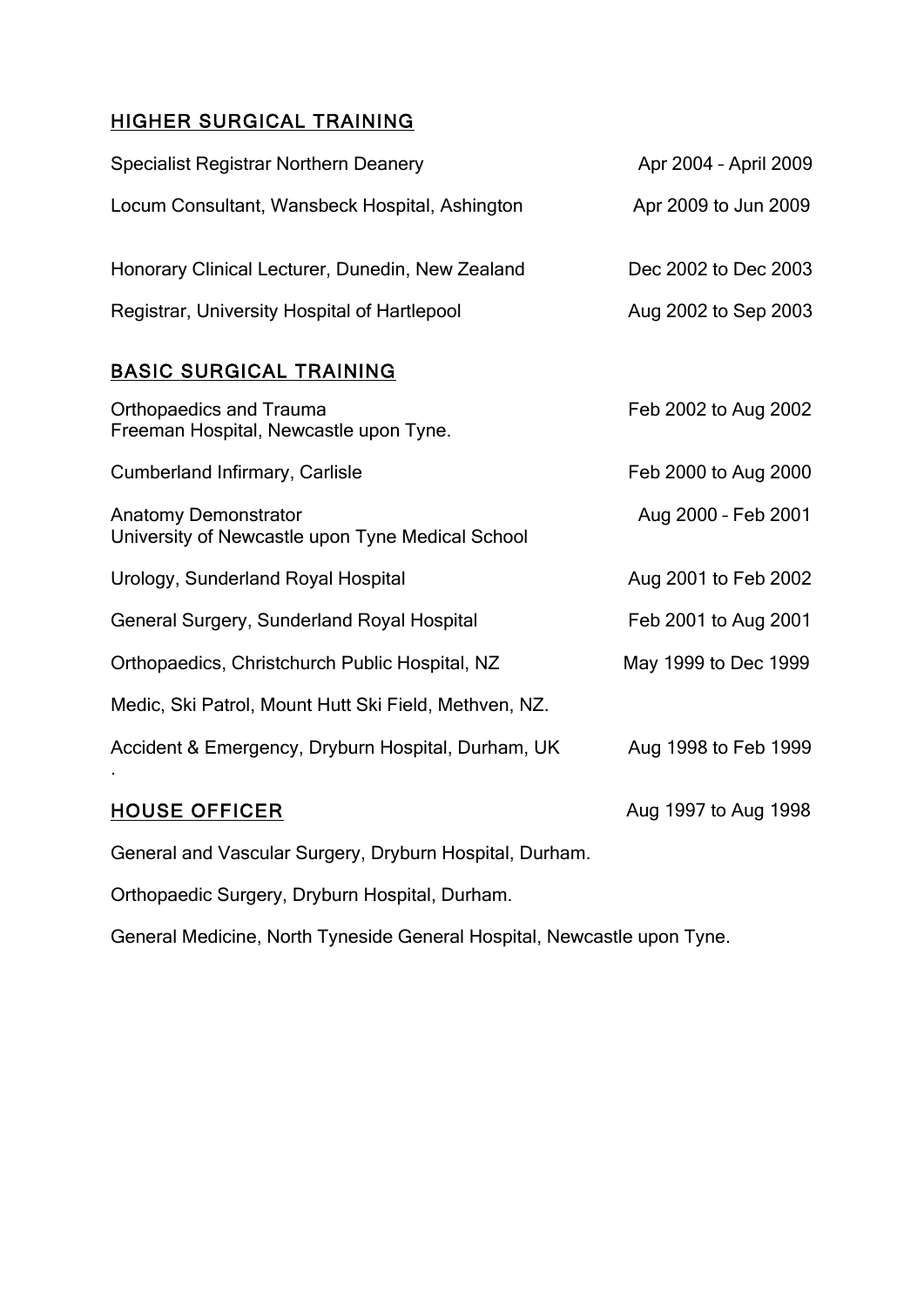## RESEARCH

#### PUBLICATIONS

Arthroscopic versus open ankle arthrodesis: a multicenter comparative case series. Townshend D, Di Silvestro M, Krause F, Penner M, Younger A, Glazebrook M, Wing K.

J Bone Joint Surg Am. 2013 Jan 16;95(2):98-102

Major complications following foot and ankle surgery – Analysis using national hospital episode statistics Jameson S, James P, Oliver K, Townshend DN, Reed M. J Bone Joint Surg Br. 2011 Apr;93(4):490-7

(Abstract) The Use Of Thrombophylaxis For Total Ankle Replacements DN Townshend, R Refaie, And B Lovell J Bone Joint Surg Br 2011 Vol. 93-B No. Supp Iv

DN Townshend, KP Emmerson, PF Partington, SM Jones, SD Muller Local Anaesthesia Following Knee Arthroscopy – RCT comparing intra-articular versus portal infiltration of Bupivicaine JBJS Br. 2009 May;91(5): 601-3

#### Townshend DN, Greiss ME

Total Ceramic Arthroplasty for Painful, Destructive Disorders of the Lesser Metatarso-Phalangeal Joints The Foot 17 2007 June 17: 73-75

Townshend DN, Taylor PK, Gwynne-Jones DP. The outcome of carpal tunnel decompression in elderly patients. J Hand Surg Am. 2005 May; 30(3): 500-5

Townshend D, Pai V. Gouty tenosynovitis--more common than we think? N Z Med J. 2004 Jan 30;117-118

#### PRESENTATIONS – PODIUM

SPECT-CT to investigate the painful Total Ankle Replacement Townshend D, Ng P, Cresswell M, Penner M, Wing K, Younger A British Columbia Orthopaedic Society Update Meeting, Vancouver, May 2010

Major complications following foot and ankle surgery – Analysis using national hospital episode statistics Jameson S, James P, Oliver K, Townshend D, Reed M. British Orthopaedic Foot and Ankle Society, November 2009

The Use of Thrombophylaxis for Total Ankle Replacements Lovell B, Refaie R, Townshend D British Orthopaedic Foot and Ankle Society, November 2009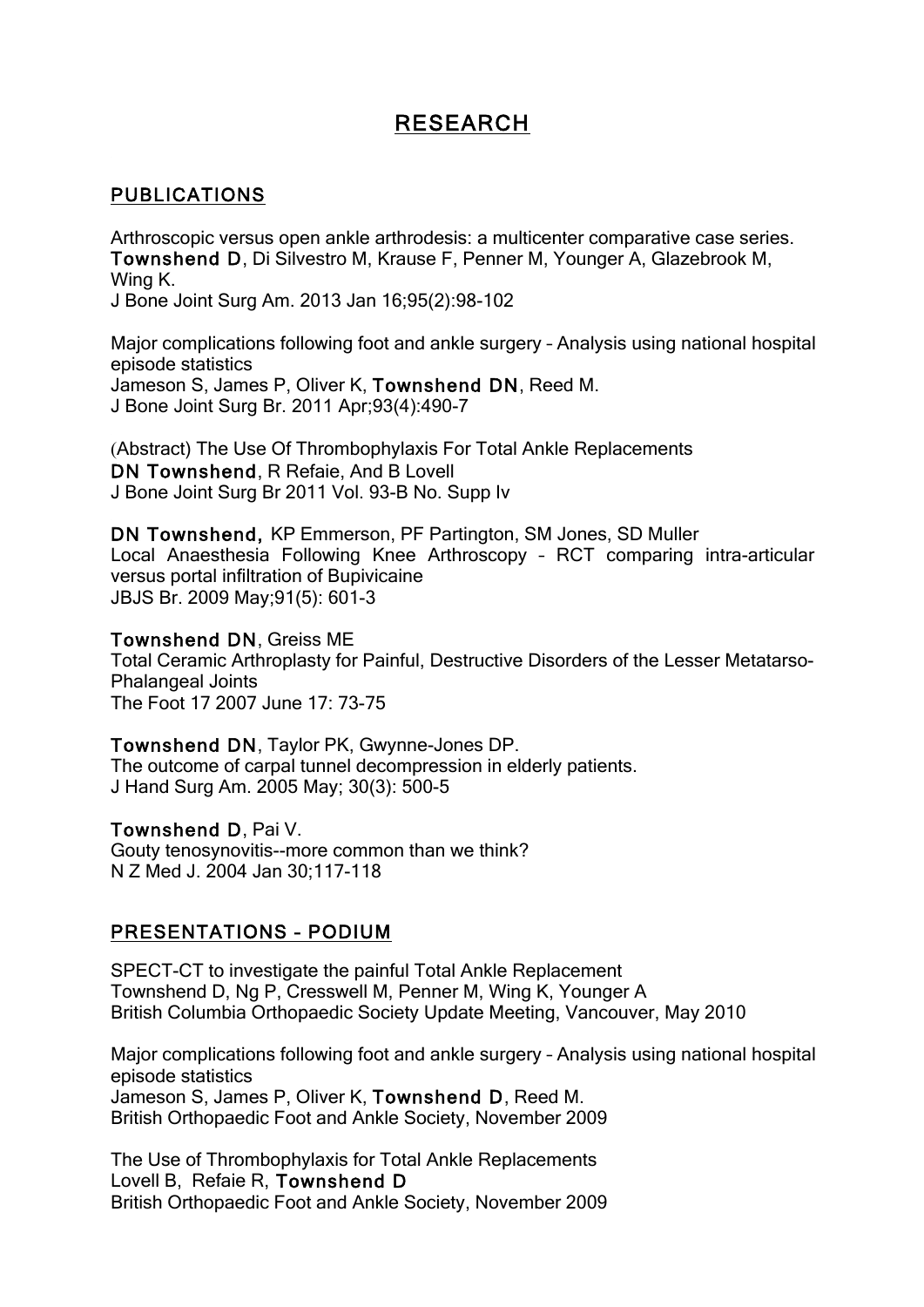Local Anaesthesia Following Knee Arthroscopy – RCT comparing intra-articular versus portal infiltration of Bupivicaine

DN Townshend, KP Emmerson, PF Partington, SM Jones, SD Muller

Presented to Northern Region Registrar's Prize Day – awarded Kreibich Research Prize

Presented to British Association for Surgery of the Knee, Bournemouth, May 2008

Total Ceramic Arthroplasty for Painful, Destructive Disorders of the Lesser Metatarso-Phalangeal Joints

DN Townshend, ME Greiss

Presented to IFFAS Second Triennial Scientific Meeting, Naples, Italy, Sept 2005

Carpal Tunnel Decompression: Outcomes in Elderly Patients

DN Townshend, P Taylor, D Gwynne Jones

Presented to the New Zealand Orthopaedic Association 52<sup>nd</sup> Annual Scientific Meeting, October 2003, Rotoroa. (JBJS Proceedings, Mar 2005; 87B: 22) Presented by DGJ to the 11th Meeting of the Combined Orthopaedic Associations October 24th -29th, 2004, Sydney. (JBJS Proceedings, Sep 2005; 87B: 329- 30)

Intragastric Balloons in the Management of Morbid Obesity D Townshend , M Henwood , M Boyle , P Small. Presented to the Northern Diabetic meeting, July 2001. Presented to the Sunderland Obesity Study Day, August 2001.

#### PRESENTATIONS – POSTER

Townshend D, Ng P, Cresswell M, Penner M, Wing K, Younger A SPECT-CT to investigate the painful Total Ankle Replacement British Orthopaedic Foot and Ankle Society Annual Meeiting, November 2011

Townshend D, Di Silvestro M, Penner M, Younger A, Glazebrook M, Wing K Arthroscopic versus Open Ankle Arthrodesis British Orthopaedic Foot and Ankle Society Annual Meeiting, November 2011

Townshend DN, Henman PD

Arthrodiastasis for early onset Perthes disease 9<sup>th</sup> EFORT Congress, Nice, France, June 2008

Townshend DN, Inman DS, Robinson K, Broome GHH Day Case Partial Fasciectomy for Dupuytren's disease using local anaesthesia 9<sup>th</sup> EFORT Congress, Nice, France, June 2008

A Radiographic Evaluation of the Mobility Total Ankle Replacement (MTAR) Tibial Resection Jig Torres P, Gosh M, Townshend D, Siddique M. BOFAS, Windsor, November 2009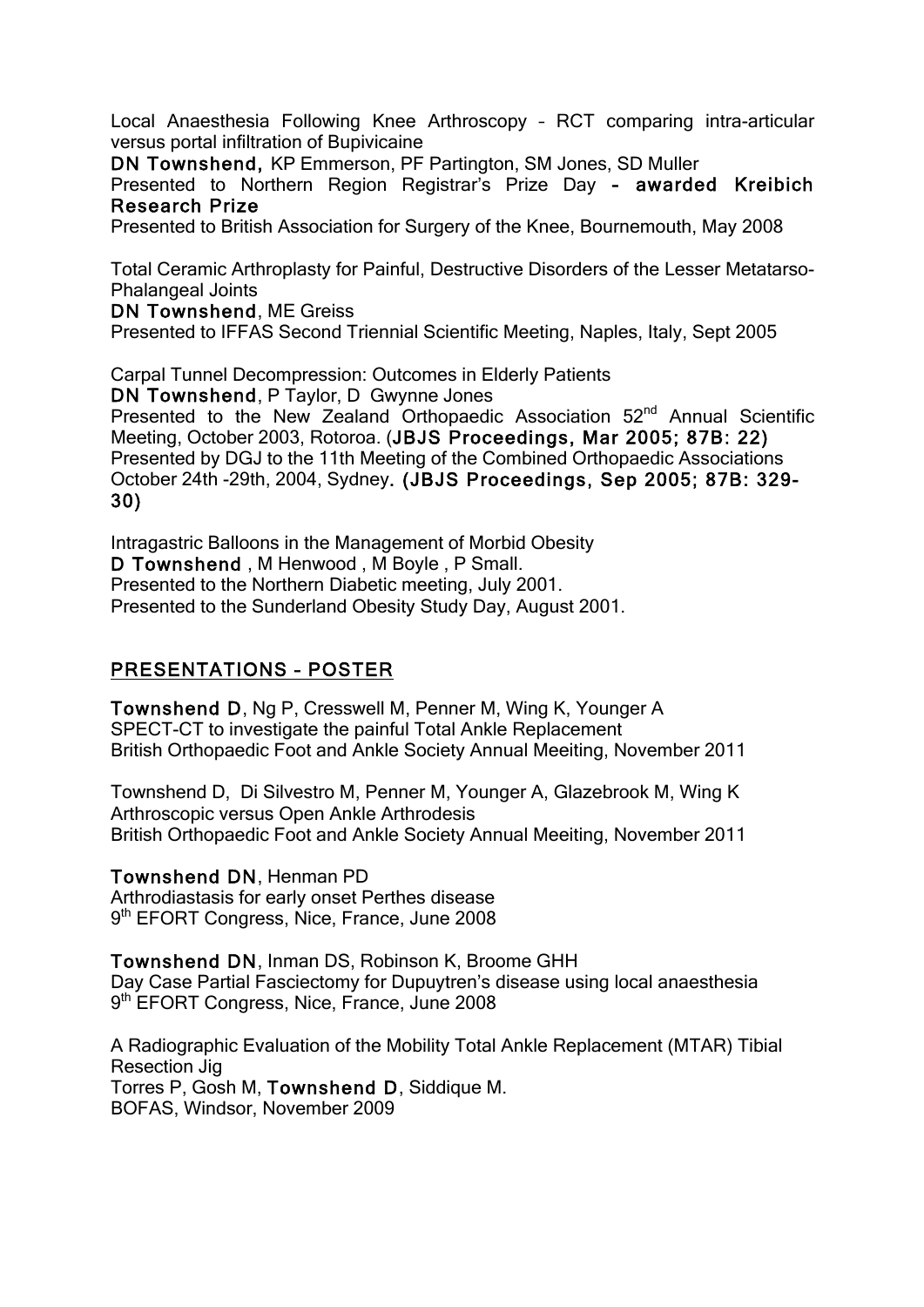# AWARDS AND PRIZES

BOFAS Traveling fellowship award

Northern Region Postgraduate Training Bursary Award

Kreibich Research Prize Northern Region Registrars Prize Day, November 2007

Ernest Thompson Memorial Prize (largest fish) New Zealand Orthopaedic Association 52<sup>nd</sup> Annual Scientific Meeting, October 2003

University of Otago Research Grant

NZOA Research Grant

# POSTGRADUATE COURSES/ CONFERENCES

British Orthopaedic Foot and Ankle Society Annual Conference Newport, November 2012

British Orthopaedic Foot and Ankle Society Annual Conference Windsor, November 2011

Hintegra Total Ankle Replacement Users Group - Faculty Edinburgh, October 2011

Advances in Foot and Ankle Surgery (Wright Medical) Amsterdam, September 2011

Arthroscopy Association of North American – Ankle Arthroscopy Invited Associated Master Instructor Chicago, September 2011

Canadian Orthopaedic Foot and Ankle Society Annual Meeting Vancouver, January 2011

British Orthopaedic Foot and Ankle Society Annual Conference Nottingham, November 2010

Hintegra Total Ankle Replacement Users Group Edinburgh, October 2010

American Orthopaedic Foot and Ankle Society Annual Meeting, July 2009 Vancouver, Canada.

AO Injured Foot Course, May 2009 Bristol Zoo, Bristol.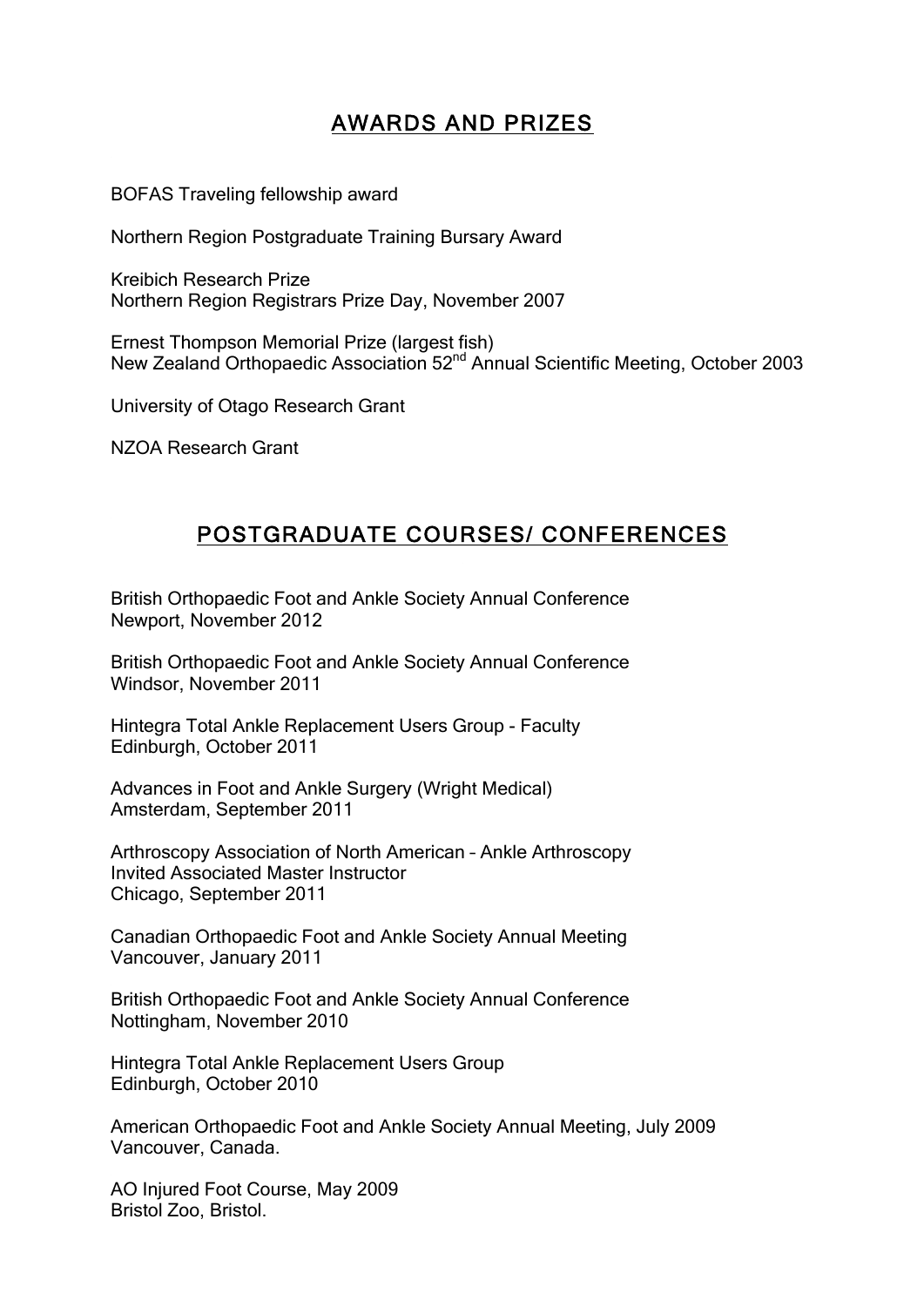Gravitational Platelet System for the management of tendinopathy, April 2009 Hilton Hotel, Gateshead.

Principles of Forefoot and Ankle Replacement: Cadaveric Workshop, January 2009 Freeman Hospital, Newcastle upon Tyne

British Orthopaedic Foot and Ankle Society Annual Conference November 2008, Liverpool Conference Centre

Arthrodesis Course, October 2008 London Foot and Ankle Centre, Foxhills, London

Foot and Ankle Instructional Course, June 2008 Zurich, Switzerland

Mobility Total Ankle Replacement, December 2007 Hilton Hotel, Gateshead

Foot and Ankle Trauma, November 2007 Orthopaedic Trauma Institute, Nice

International Federation of Foot and Ankle Surgeons Second Triennial Scientific Meeting (presenting), Sept 2005 Naples, Italy.

Liverpool Forefoot Course, April 2005 Liverpool Medical Institution, Liverpool.

3<sup>rd</sup> Oswestry Foot and Ankle Course, December 2004 The Robert Jones and Agnes Hunt Orthopaedic Hospital, Oswestry.

#### Education

Certificate in Medical Education, 2008/2009 Part-time Postgraduate Student, University of Newcastle upon Tyne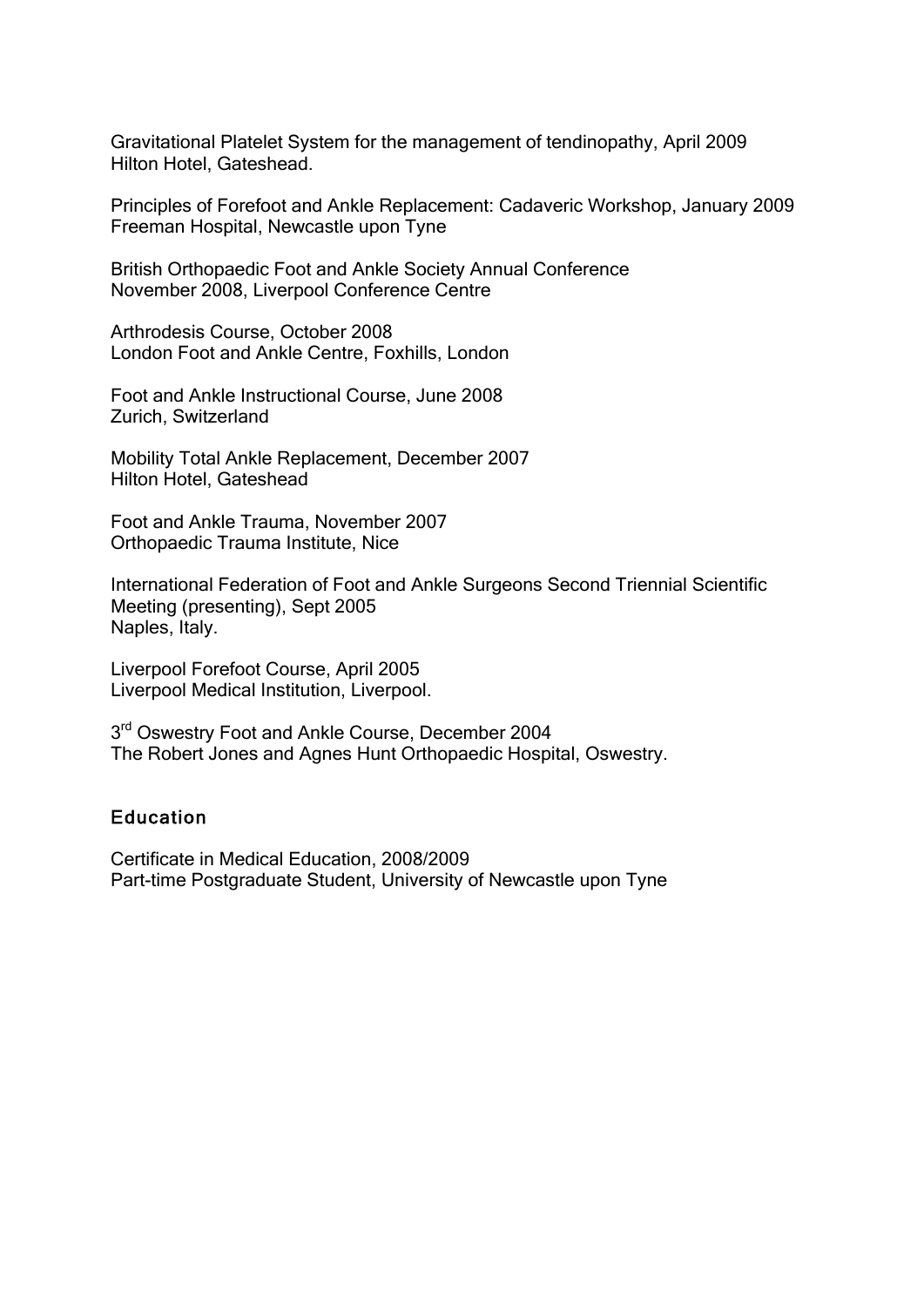# **TEACHING**

#### Course Convener

North East Cadaveric Total Ankle Replacement Course January 2012

#### Invited Course Faculty

Canadian Orthopaedic Foot and Ankle Society Annual Meeting, January 2015

Stryker Nurse Education Meeting November 2014

Edinburgh Total Ankle Replacement Meeting January 2014

Canadian Orthopaedic Foot and Ankle Society Annual Meeting, January 2013

Hintegra Total Ankle Replacement Users Meeting, Edinburgh, October 2011

Associate Master Instructor Arthroscopy Association North America, Chicago, September 2011

Northern Region FRCS(Orth) Preparation Course 2011,2012,2013,2014

Royal College of Surgeons of England Basic Surgical Skills Course, October 2009

#### Educational appointments

Honorary Clinical Lecturer, University of Otago, New Zealand

Anatomy Demonstrator, University of Newcastle upon Tyne.

Trainer, Northern Region Registrar Rotation

Educational Supervisor, Northern Region Foundation Program